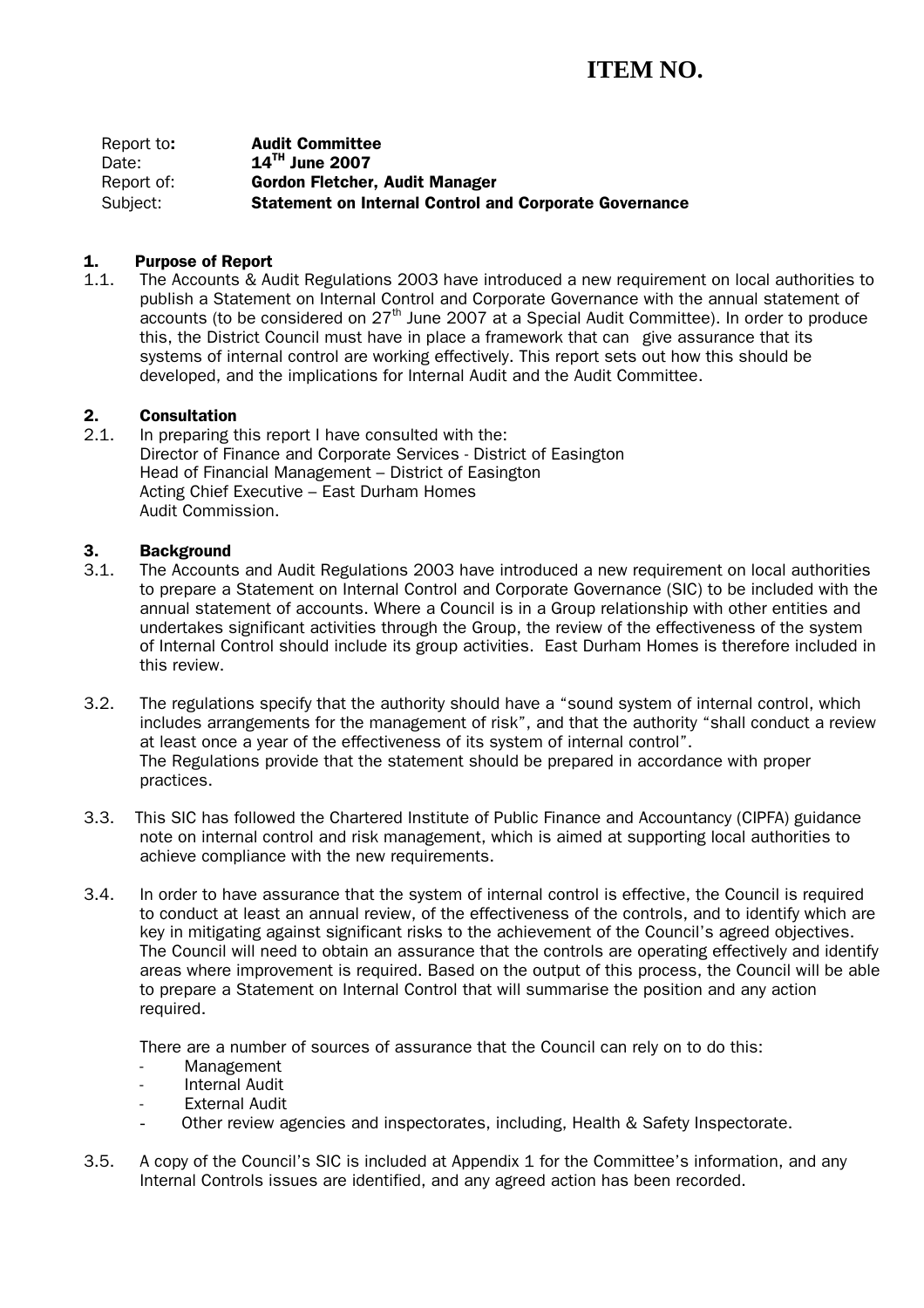#### 4 Implications

#### 4.1. Policy.

There are no policy implications

#### 4.2. Legal

Regulation 4 of the Accounts and Audit Regulations (2003) requires audited bodies to conduct a review, at least once a year, of the effectiveness of its system of internal control and publish a Statement on Internal Control (SIC) each year with the authority's financial statements.

#### 4.3. Financial.

There are no financial implications as the work for this has been included in the Annual Audit Plan for 2007/2008.

#### 4.4. Risk.

That the legal requirement above is not implemented.

#### 4.5. Communications

This is to be communicated to all Departmental Senior Managers, responsible for Internal Control

#### 4.6. Corporate implications.

#### 4.6.1. Corporate Plan and Priorities

The SIC provides an overall framework for the Council to determine its priorities.

#### 4.6.2. E. Government

There are no E. Government implications.

#### 4.6.3. Procurement.

There are no Procurement implications.

#### 4.6.4 Equality and Diversity

There are no Equality and Diversity implications.

#### 5. Position Statement and Option Appraisal

5.1 The changes proposed are similar to those that have already taken place in the private sector and central government, and will ensure that local government keeps pace with best practice. The need for the Council to obtain assurances that its internal control systems are working effectively in all areas of Corporate Governance underline the role of the Audit Committee in the risk management process that is being developed. The changes has meant refocusing of the work of Internal Audit, which has extended its coverage and work closely with the risk management function in identification and testing of a new range of controls in respect of all areas of governance.

#### 6. Recommendations

6.1. The Audit Committee is recommended to agree the production of the Statement on Internal Control for the District of Easington for 2006/2007.

#### Background Papers

 Internal Control', Institute of Chartered Accountants in England & Wales, 1999. (Turnbull report) 'Corporate Governance in Local Government', CIPFA/SOLACE, 2001

 'Accounts and Audit Regulations', Office of the Deputy Prime Minister, March 2003. 'Guidance on Internal Control and Risk Management in Local Authorities' CIPFA December 2003. Code of Practice on Local Authorities Accounting in the U.K. – A statement of recommended practice (SORP), guidance notes for 2006/2007.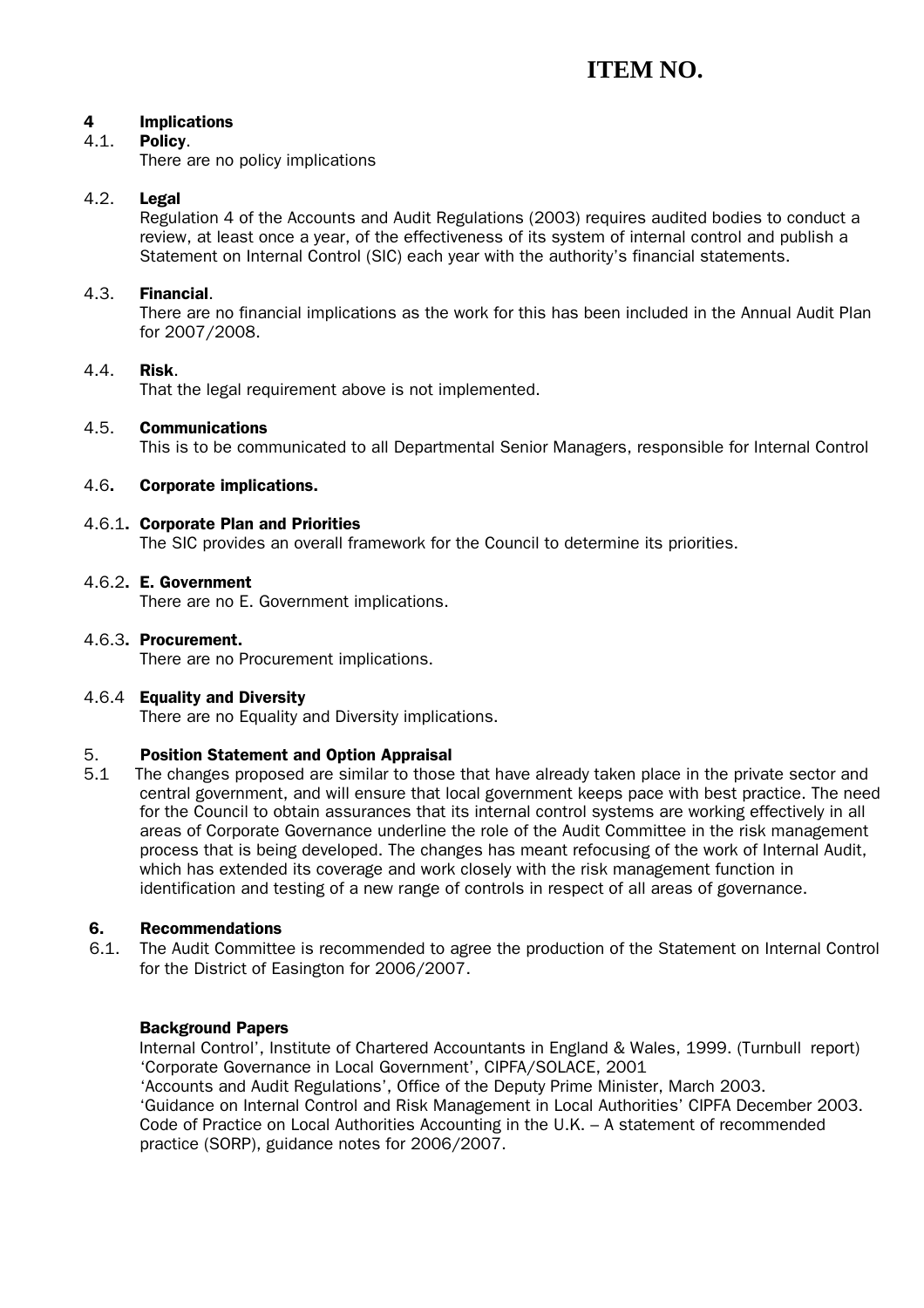### Appendix 1

### STATEMENT ON INTERNAL CONTROL AND CORPORATE GOVERNANCE (2006/2007)

### Scope and Responsibilities

The Accountable Officer has responsibility for maintaining a sound system of internal control that supports the achievement of the organisation's policies, aims and objectives, set by the Council Members, whilst safeguarding the public funds and assets.

The system of Internal Control is designed to manage rather than eliminate the risk of failure to achieve these and therefore it can only provide reasonable and not absolute assurance of effectiveness.

The system of internal control is based on an ongoing process designed to identify the principal risks to the achievement of the organisation's policies, aims and objectives, to evaluate the nature and extent of those risks and to manage them efficiently, effectively and economically. This process has been in place for the year ending  $31<sup>st</sup>$  March 2007, and up to the date of approval of the annual report and the accounts.

#### The key elements of the Council's internal control environment are:

- The District Council has adopted a constitution, which sets out how the Council operates, how decisions are made, and the procedures that are followed to ensure that these are efficient, transparent and accountable to local people. This is updated when required during the year and reported to Committee.
- The Council has adopted the Leader/Cabinet Model. The Executive Committee is responsible for delivering identifiable, accountable, corporate leadership for the Local Authority and the people it serves. The facilitation of policy and decision-making is made through the Council's Management Team, which meets on a weekly basis, and Scrutiny Committees, which assist the Council and Executive Committee in the development of its budget and the policy framework by in depth analysis of policy issues. Specific procedure rules are in place within the Constitution to govern this.
- Meetings are open to the public except where personal or confidential matters are being disclosed. In addition, senior officers of the council can make decisions under delegated authority.
- The Council publishes a Corporate and Performance Plan which contains details of key decisions to be made by the Council, its Committees and Chief officers under their delegated powers.
- The District Council has adopted a "Local Code of Corporate Governance" in accordance with the CIPFA/SOLACE Framework for Corporate Governance.
- The District Council has robust systems for identifying and evaluating all significant risks, which are developed and maintained with the pro-active participation of all those associated with planning and delivering services. A Risk Register is in place and appropriate Members and Officers have been trained in the assessment, management and monitoring of risks. All new risk implications are included with every report to Committee.
- Through reviews by external auditors, external agencies, Internal Audit, Corporate Improvement team and Best Value teams, the Council constantly seeks ways of ensuring the economical, effective and efficient use of resources, and for securing continuous improvement in the way in which its functions are exercised.
- Services are delivered by trained and experienced people. All posts have a detailed job description and person specification. Training needs are identified through the Personal Development Scheme.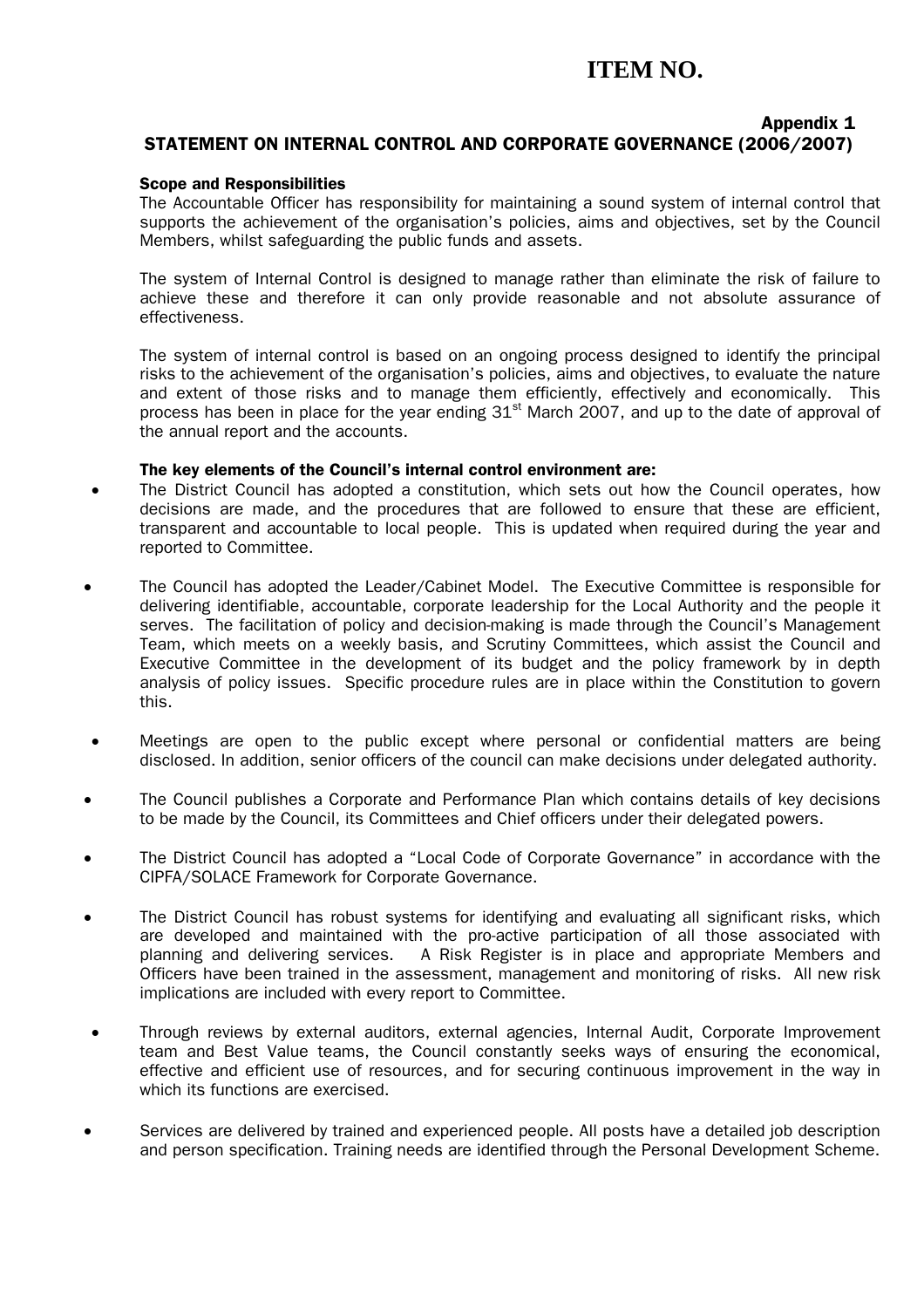- The Council has in post a designated a qualified Monitoring Officer. It is his function to report on and to ensure compliance with established policies, procedures, laws and regulations.
- The financial management of the Council is conducted in accordance with the financial rules set out in Part 4 of the Constitution and with Financial Regulations. The Council has designated the Director of Finance and Corporate Services in accordance with Section 151 of the Local Government Act 1972. The Council has in place a Medium Term Financial Plan for 3 years, which is updated annually, and ensures that the budgets are fully integrated and aligned to the Council's objectives through its Corporate Plan.
- The Council maintains an Internal Audit Section, which operates to the standards set out in the 'Code of Practice for Internal Audit in Local Government in the UK'.
- The Council has an objective and professional relationship with external auditors and statutory inspectors, as evidenced by the Annual Audit and Inspection Letter.
- The Council has a performance management framework, which incorporates how we set, intend to deliver and review the Council's objectives at all levels. The system is driven by the Corporate and Performance Plan, which focuses attention on corporate priorities. This is cascaded through departmental service plans, individual employee appraisals and action plans. The Council's scrutiny committees monitor and scrutinise progress against targets and performance in priority areas affecting relevant service areas, and consider and approve corrective action where necessary, quarterly.
- East Durham Homes (EDH) is a contractual partner with the council with links to the Council. The governance structure is laid down in the Articles of Association and Management Agreement agreed with and issued by the District of Easington. This sets out the responsibilities of EDH and its Chief Officers.
- During 2006/2007, EDH had adopted the Council's Financial Regulations and Standing Orders, and under a service level agreement employs the Council's Internal Audit Service to carry out their audit work.

#### Review of Effectiveness

The District of Easington Council has responsibility for conducting, at least annually, a review of the system of internal control. The review of the effectiveness of internal control is informed by the work of the internal auditors and the senior managers within the authority who have responsibility for the development and maintenance of the internal control environment.

The process that has been applied in maintaining and reviewing the effectiveness of the system of internal control includes the following:

- The Monitoring Officer regularly monitors and reviews how the Constitution operates to ensure that its aims and principles are given full effect.
- During 2006/2007 the Council had a Scrutiny Management Board, which comprises of the Chairs and Vice Chairs of the Council's four Scrutiny Committees, which meet immediately after the Council's Executive Committee to consider whether there are any issues in need of referral to the individual Scrutiny committees. As a significant partner the scrutiny process considers the performance of East Durham Homes.
- The Council has delegated to the Audit Committee the responsibility for reviewing the adequacy of internal controls, monitoring the performance of internal audit and agreeing to the external audit plan.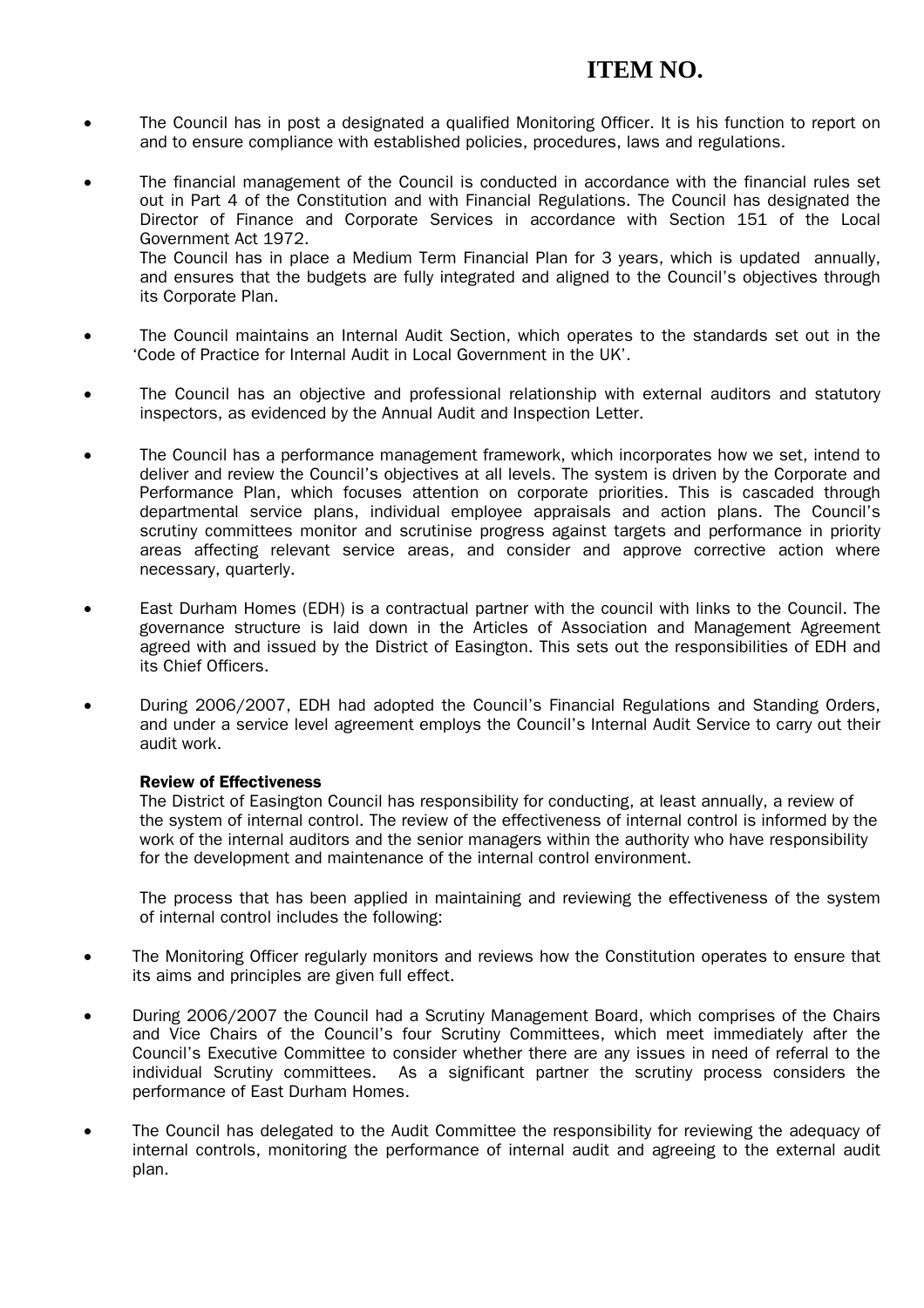- The Council's Management Team meet weekly to discuss strategic matters together with endorsing individual reports prior to them being considered by the Council's relevant Committees.
- The Council's Internal Audit Section undertakes the audit of the Council and EDH, the latter through a service level agreement. The audits are undertaken in accordance with the Charter Institute of Public Finance and Accountancy's (CIPFA) Internal Audit Standards with responsibility for monitoring the quality and effectiveness of the systems of internal control. A risk model is used to formulate and annually update, a three-year strategic plan, from which the annual audit plan is developed for approval by the Council's Audit Committee.

There are quarterly Internal Audit reports to Committee on the progress of the work carried out by the Audit Section, which summarises the findings and recommendations of each audit.

- The Internal Audit Section is subject to regular inspection by the Council's external auditors (Audit Commission).
- The Council reviews its Financial Regulations every year.
- The Risk Management Officer provides reports to the Management Team bringing their attention to any significant risks. The Council reviews it risks through Directorate Service plans, which inform the Corporate Plan. New risks are identified throughout the year in reports to Committee, and included on the risk register.
- The Council's Performance Management Framework is supported by a Performance Improvement team, which focuses on key performance results, trends and improvement. Performance Reports are issued every three months and are supported by Officer and Member workshops when necessary. Reports are made to:
	- Corporate Support Team
	- Management Team
	- Executive Committee
	- Scrutiny Committees.
	- Audit Committee.
- The Council was rated as Excellent in the comprehensive performance assessment. Follow up reports through the Audit Commission's Direction of Travel Statement are very positive in relation to performance management, which is now embedded within the council.

#### East Durham Homes (EDH)

 The business of East Durham Homes is conducted through the EDH Board consisting of five district councillors, five Independents, and five tenants. The Company is a significant partner of the Council and as such needs inclusion in the SIC.

- EDH is currently undergoing another inspection by the Audit Commissions Housing Inspectorate to secure additional capital funding to improve the Council's housing stock. They are required to achieve a 2 star rating to access the funding. The previous inspection assessed the Company as fair and an action plan was produced outlining areas, which required further improvement. Some of these areas do affect the corporate governance of EDH. I.e.
	- Lack of financial information provided at Board meetings, which was required to correct a budget deficit and overspends. (This was also identified in an Internal Audit Report).
	- Risk management not fully embedded, no risk register in place.
	- Performance Management was identified as weak.